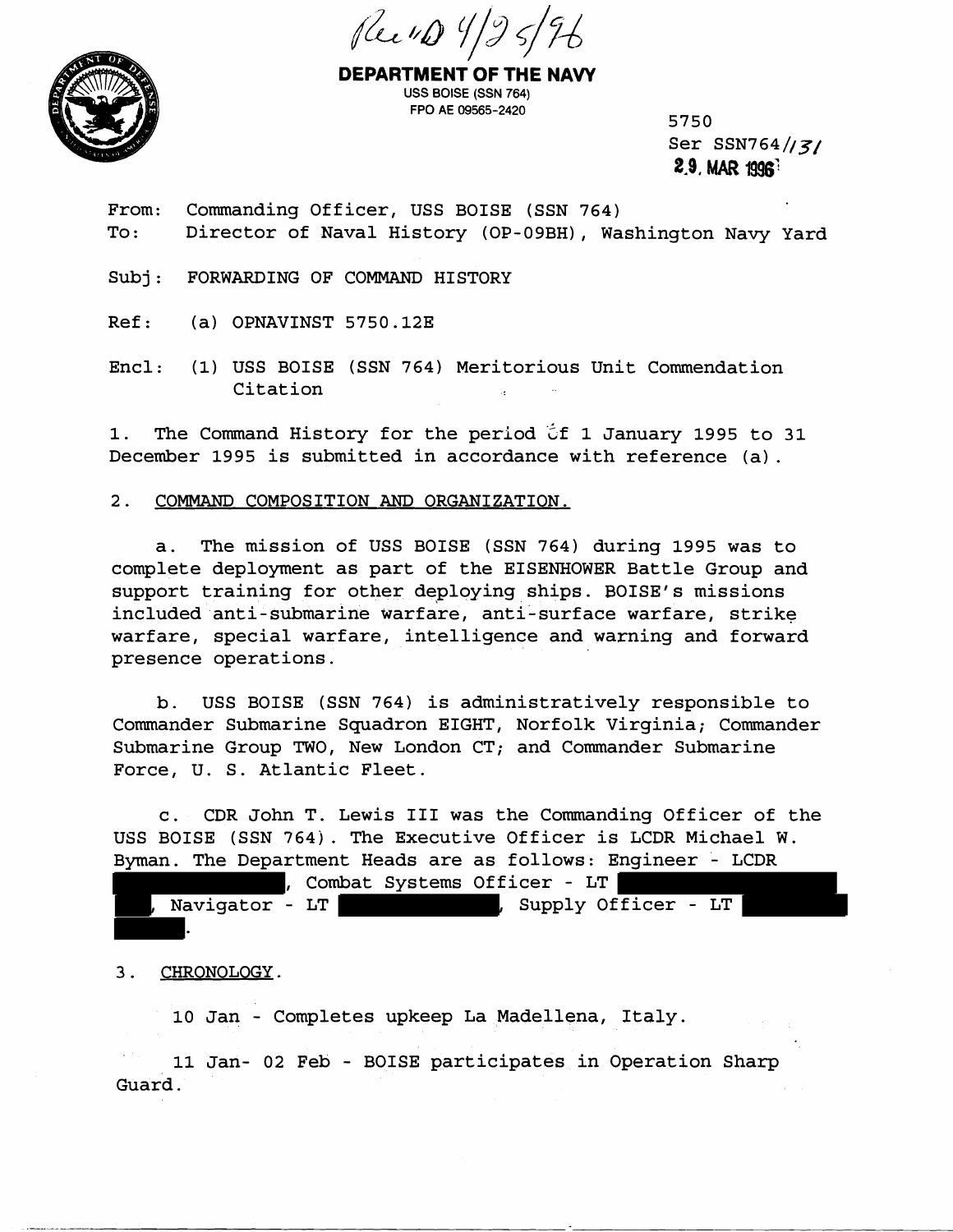Subj: FORWARDING OF COMMAND HISTORY

23 Jan - TM2(SS) chosen as BOISE'S Sailor of the Year for 1994.

3-6 Feb - BOISE visits Souda Bay, Crete.

6-23 Feb - BOISE participates in Exercise Dogfish.

 $\mathcal{A}^{\mathcal{A}}$  and  $\mathcal{A}^{\mathcal{A}}$  are the set of the set of  $\mathcal{A}^{\mathcal{A}}$ 

24 Feb- 02 Mar - BOISE visits Haifa, Israel.

7-20 Mar - Upkeep La Madellena, Italy.

**4** Apr - OUTCHOP Sixth Flegt, INCHOP U. S. Atlantic Fleet.

17-19 Apr - Operational Reactor Safeguards Examination. ( ORSE)

19 Apr - BOISE returns to Norfolk, Va from Mediterranean deployment.

19 Apr-8 May - Post-deployment standdown.

8 May-12 Jun - Upkeep.

12-22 Jun - BOISE underway for local operations.

7-10 Jul - BOISE visits Cocoa Beach, FL.

10-28 Jul - BOISE underway for Midshipman training and local operations.

15 Aug-01 Sep - BOISE underway for local operations.

26 Aug - BOISE conducts dependents cruise.

01 Sep-13 Oct - Upkeep.

14 Sep-09 Oct - BOISE in drydock at Newport News & Drydock Company.

 $\overline{2}$